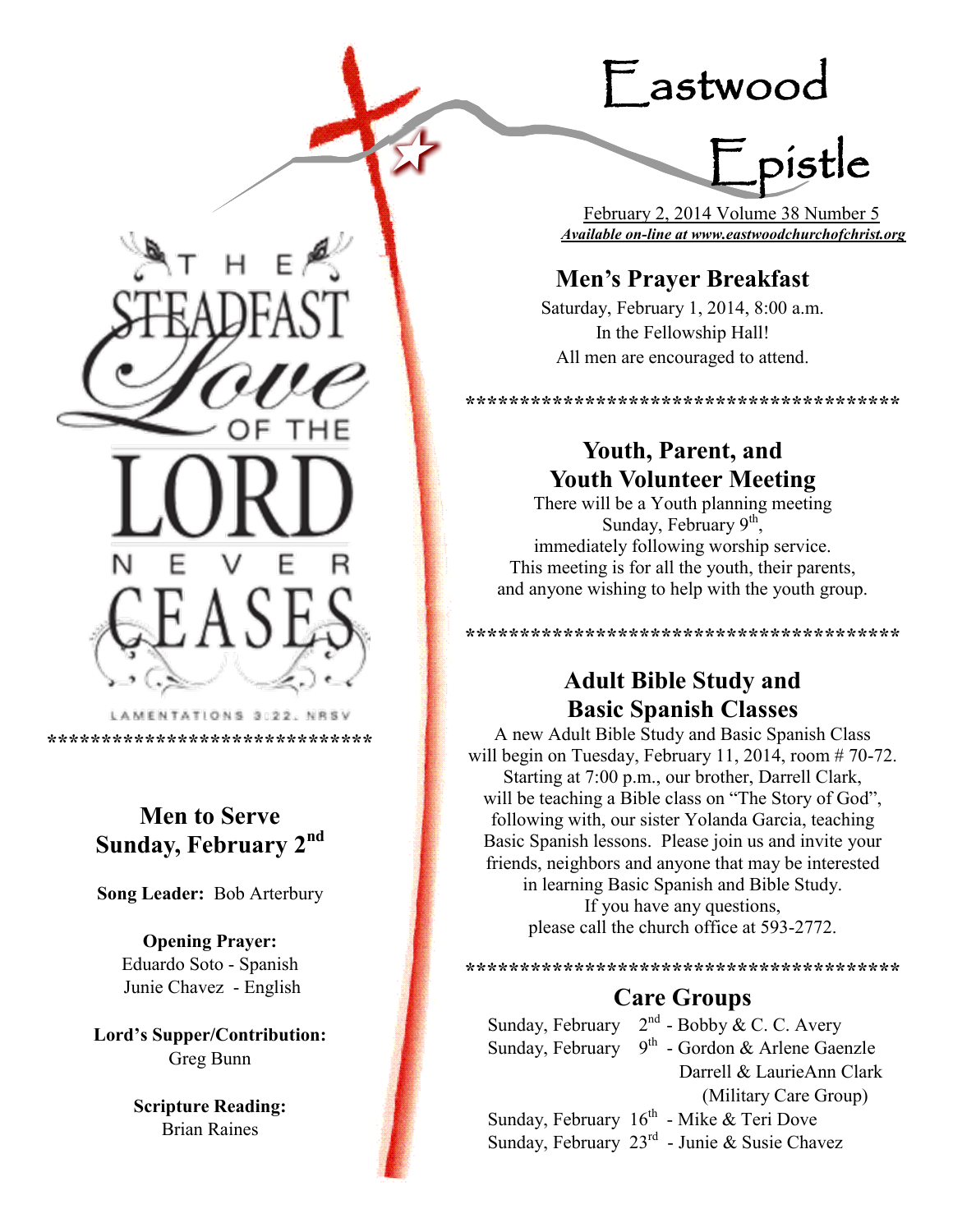# *Together*

**Eutychus** is a name that appears only one time in the New Testament. On occasion someone will write an article or column using *Eutychus* as a pseudonym to hide their own identity. Even when we know the writer, it allows enough anonymity to say what might not be said otherwise.

Why *Eutychus*? I think we like him because he fell asleep while the great Apostle Paul was preaching. Acts 20:9. Yes, we know the setting. It was mid-night, way past everyone's bedtime. Many lamps were burning to provide light, but were using up the oxygen in the process. Paul was full of his message and being long winded as he preached on and on. But, who knows when the message is important and the speaker is giving important information that needs to be learned.

We relate to Eutychus because he was present to hear Paul preach, but supposedly so unimpressed that he drifted off to sleep. (Okay, maybe he knew, but was exhausted by working in the kingdom.) Nevertheless, it was a great moment and he fell asleep.

Has it ever happened to you? It was a big moment and you missed it! Perhaps it was family or about work or even about your spiritual service to the Lord Jesus Christ. You missed an opportunity and even looked foolish in doing it. Yeah, I relate to Eutychus!

Even so, look what happened. He was not just dead in the water, he was dead! But, he was healed and given a new opportunity to serve Jesus. We, too, get to start over. Did anyone recall what Paul preached about? But, Eutychus was a walking sermon in every place he went. We are also. Go and live your new life for Jesus. *Charles M Clodfelter*

*Sunday Guests who registered - 2 Did you speak with them?*

**www.eastwoodchurchofchrist.org**

| <b>Schedule of Services</b> |                    |             |  |
|-----------------------------|--------------------|-------------|--|
| Sunday                      | Tuesdav            | Wednesday   |  |
| Bible Class - 9:00 A.M.     | Ladies Bible Class | Bible Study |  |
| Worship - 10:00 A.M.        | $10:00$ A.M.       | 7:00 P. M.  |  |

### **Area TV Programs**

Area TV Programs<br>Fridays: 7:00 P.M. Channel #38 (Cable Channel #16) Sundays: 5:00 A.M. Inspiration Channel (Channel #364 Direct TV)



The family of Ashley Vaughn Martinez acknowledges with grateful appreciation your kind expression of sympathy.

## **Fundraiser**

Autumn Russell and her family are selling Lunch Box Restaurant enchilada plate tickets. This fundraiser will help Autumn pay for her trip to Europe with People to People Ambassadors. The tickets are \$7.00, and can be redeemed Monday, February  $17<sup>th</sup>$  through Thursday, February  $20<sup>th</sup>$ , at the Montana Avenue and Bucker Street Lunch Box Restaurant locations. You can dine in or take out. Please see Keith Russell, Ida Russell, Autumn Russell, Isa Torres, Irene Grunden or Diana Williams for tickets, Thank you for all your support! We love you! Ida Russell, phone # 253-3230.

## **Volunteer Help Needed**

The Hispanic Ladies Bible Class is needing a volunteer willing to help in driving Ladies attending the Hispanic Ladies Bible Class on Wednesdays at 6:00 p.m. and taking the Ladies home after the class. For more information, please call Yolanda Garcia at 977-7293.



Maggie Rodriguez's new home phone number is 915-245-9136

**Sunday, February 2, 2014 Speaker** - Charles Clodfelter **Sermon Topic** - Learn Bible without exploding your brain **Scripture** - II Timothy 2:15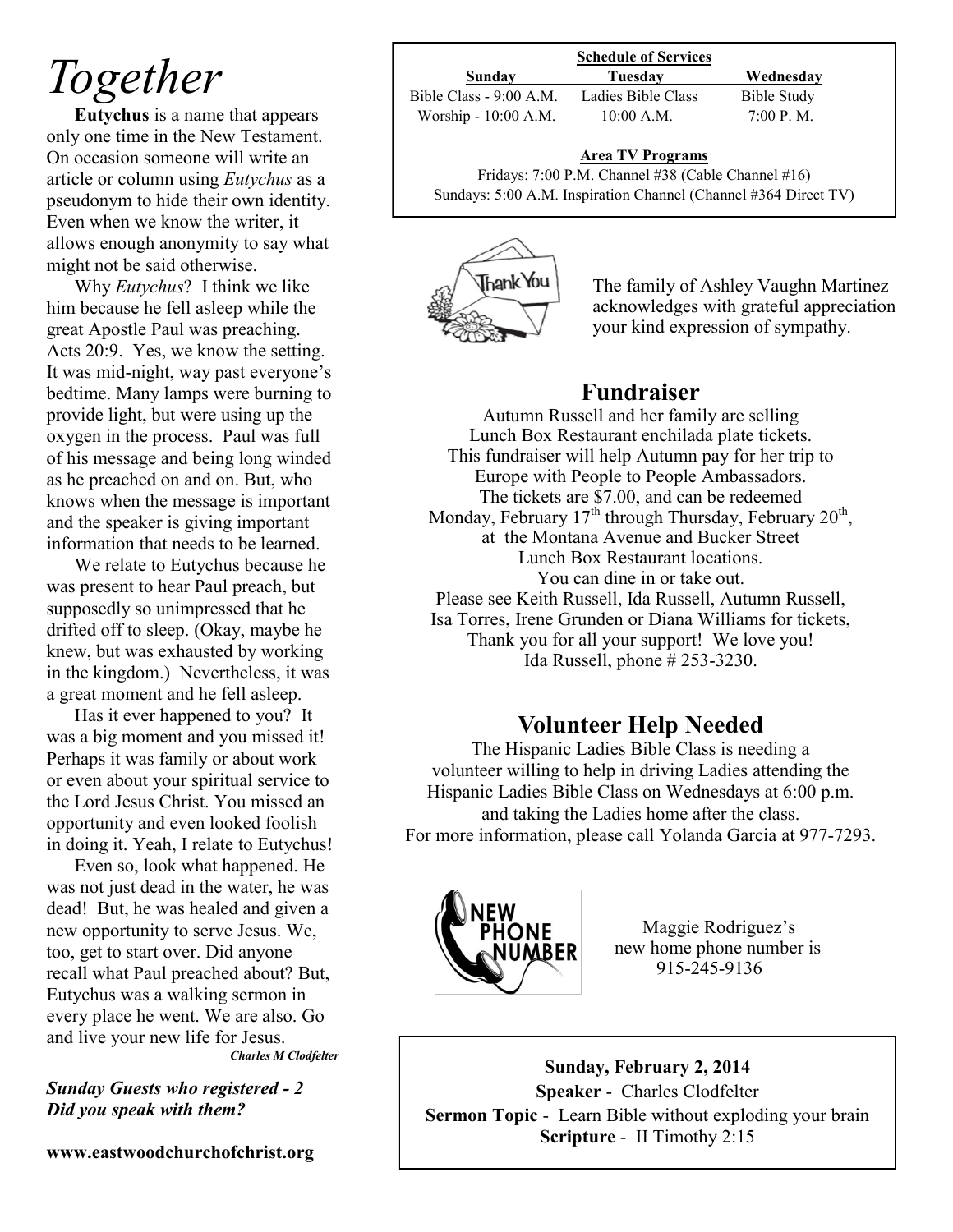

**W** hat an awesome Sunday we had on our 1<sup>st</sup> year anniversary at the Northeast reach out effort. I want to take the time to thank and praise the team for keeping with the dream and thanks Eastwood for your prayers and enc hat an awesome Sunday we had on our 1<sup>st</sup> year anniversary at the Northeast reach out effort. I want to take the time to thank and praise the team for keeping with the dream and thanks Eastwood speaker and he did a wonderful job. The attendance was 114 with many kids and youth.

The sweetest part of having this event is the blessing to worship with my brothers and sisters, plus the connections that are made with the visitors. Now the good part is the follow-up, and then allow God to do the adding.

Let's start planning for our, Friends Day, here in Eastwood. Is 500 in attendance an impossible goal to reach? I really don't think so, but this means we get serious and plan things out collectively and individual, and really pray. Now lets Do it! Paul

 $\_$  , and the contribution of the contribution of the contribution of the contribution of the contribution of  $\mathcal{L}_\text{max}$ 



 February 2 - Ana Soto February 3 - Steve Delgado, Sr. February 7 - Sonia Torres







 **Nursery Helpers for Sunday, February 2, 2014** Noemi Delgado and Dominique Delgado



## **Youth Group Fundraiser**

Eastwood Youth Group is selling discount cards. The cards cost \$15.00 and have great discounts to 18 different businesses in the area. The cards are good until December 2014, and the discounts can be used once per day. If you are interested in purchasing a card, please speak with Andrew or one of the youth kids. Money earned from this fundraiser will go toward youth retreats, youth rallies, scholarships for teens who need help going on youth trips, and many other youth events.

# **Christian Schools of El Paso Fundraiser**

CSEP will be having a Spaghetti Dinner Friday, March 7, 2014. Cost per ticket: \$5.00 Tickets for this event will go on sale Monday February 17, 2014. Tickets can be purchased from any CSEP staff member. For more details, please call CSEP at 593-5011.